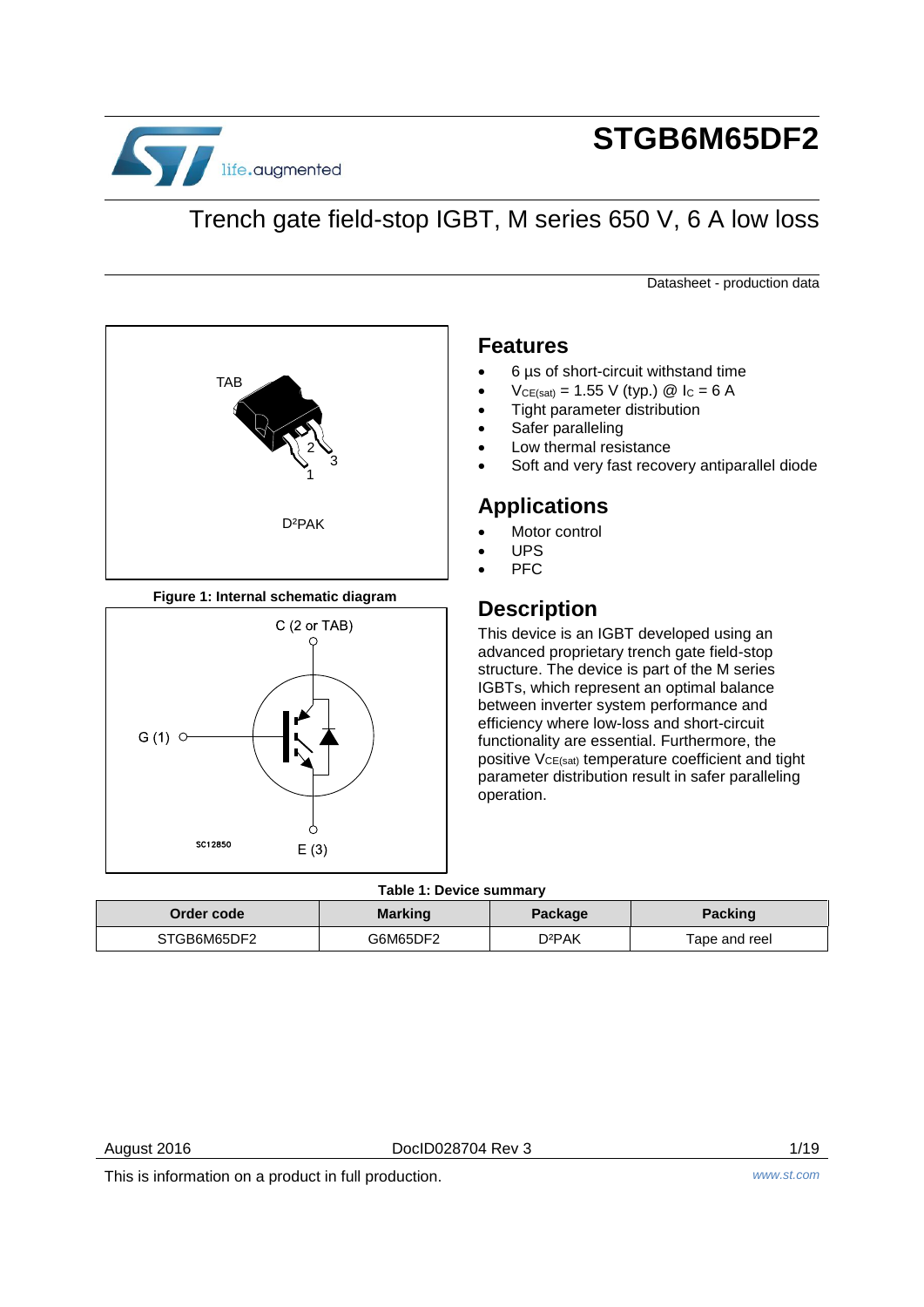# **Contents**

| $\mathbf 1$             |     |  |
|-------------------------|-----|--|
| 2 <sup>1</sup>          |     |  |
|                         | 2.1 |  |
| $\overline{3}$          |     |  |
| $\overline{\mathbf{4}}$ |     |  |
|                         |     |  |
|                         |     |  |
| 5                       |     |  |

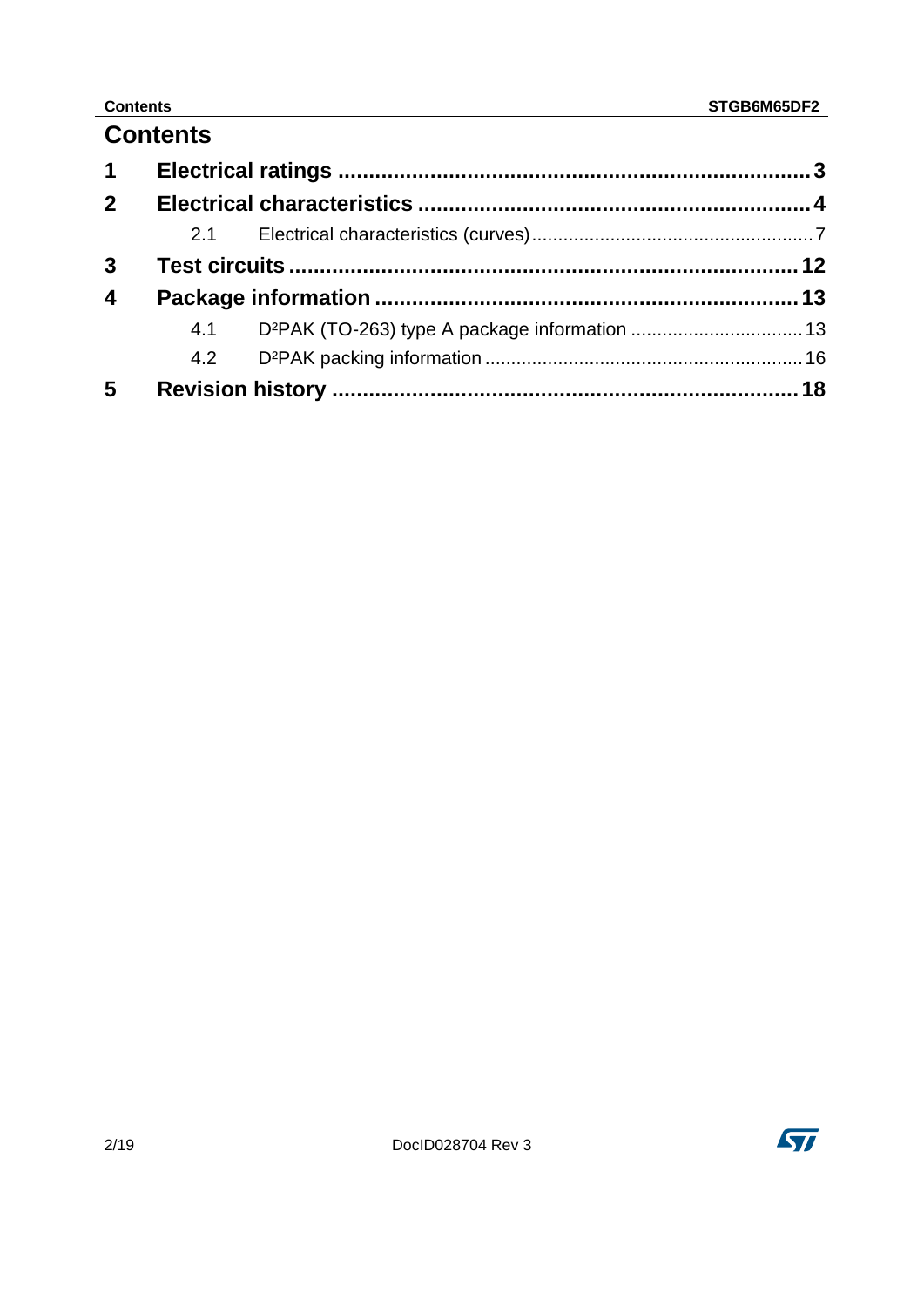# **1 Electrical ratings**

**Table 2: Absolute maximum ratings** 

<span id="page-2-2"></span><span id="page-2-0"></span>

| <b>Symbol</b>             | <b>Parameter</b>                               | Value        | Unit |
|---------------------------|------------------------------------------------|--------------|------|
| <b>VCES</b>               | Collector-emitter voltage ( $V_{GE} = 0 V$ )   | 650          | V    |
| $\mathsf{I}^{\mathsf{C}}$ | Continuous collector current at $T_c = 25 °C$  | 12           | A    |
|                           | Continuous collector current at $T_c = 100 °C$ | 6            | A    |
| $I_{CP}$ <sup>(1)</sup>   | Pulsed collector current                       | 24           | A    |
| $V_{GE}$                  | Gate-emitter voltage                           | ±20          | V    |
| ΙF                        | Continuous forward current at $T_c = 25$ °C    | 12           | A    |
|                           | Continuous forward current at $T_c = 100 °C$   | 6            | A    |
| $I_{FP}(1)$               | Pulsed forward current                         | 24           | A    |
| $P_{TOT}$                 | Total dissipation at $T_c = 25 °C$             | 88           | W    |
| <b>T</b> <sub>STG</sub>   | Storage temperature range                      | $-55$ to 150 | °C   |
| TJ.                       | Operating junction temperature range           | $-55$ to 175 | °C   |

## **Notes:**

<span id="page-2-1"></span> $(1)$ Pulse width limited by maximum junction temperature.

## **Table 3: Thermal data**

| Symbol      | <b>Parameter</b>                       | Value | Unit |
|-------------|----------------------------------------|-------|------|
| $R_{th,IC}$ | Thermal resistance junction-case IGBT  | 17    | °C/W |
| $R_{th,IC}$ | Thermal resistance junction-case diode |       | °C/W |
| $R_{th,JA}$ | Thermal resistance junction-ambient    | 62.5  | °C/W |

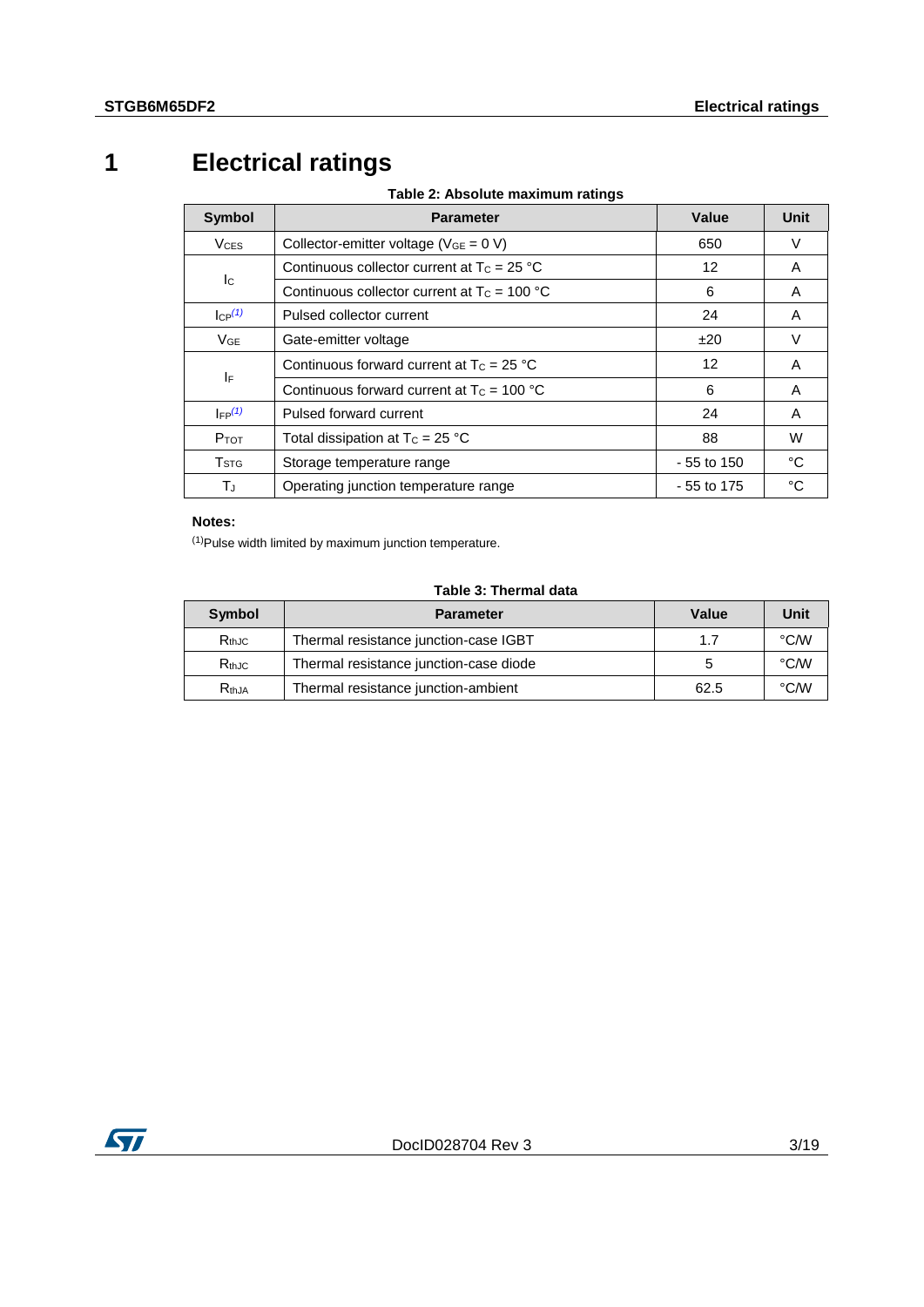# **2 Electrical characteristics**

<span id="page-3-0"></span> $T_c = 25 °C$  unless otherwise specified

<span id="page-3-1"></span>

|                     |                                        | Table 4: Static characteristics                          |      |      |                |             |
|---------------------|----------------------------------------|----------------------------------------------------------|------|------|----------------|-------------|
| <b>Symbol</b>       | <b>Parameter</b>                       | <b>Test conditions</b>                                   | Min. | Typ. | Max.           | <b>Unit</b> |
| $V_{(BR)CES}$       | Collector-emitter breakdown<br>voltage | $V_{GE} = 0 V$ , $I_C = 250 \mu A$                       | 650  |      |                | V           |
|                     |                                        | $V_{GE}$ = 15 V, $I_C$ = 6 A                             |      | 1.55 | 2.0            |             |
| VCE(sat)<br>voltage | Collector-emitter saturation           | $V_{GE}$ = 15 V, I <sub>C</sub> = 6 A,<br>$T_J = 125 °C$ |      | 1.9  |                | V           |
|                     |                                        | $V_{GE}$ = 15 V, $I_C$ = 6 A,<br>$T_J = 175 °C$          |      | 2.1  |                |             |
|                     |                                        | $F = 6A$                                                 |      | 2.2  |                |             |
| <b>VF</b>           | Forward on-voltage                     | $I_F = 6 A$ , T <sub>J</sub> = 125 °C                    |      | 2.0  |                | $\vee$      |
|                     |                                        | $I_F = 6 A$ , T <sub>J</sub> = 175 °C                    |      | 1.9  |                |             |
| $V$ GE(th)          | Gate threshold voltage                 | $V_{CE} = V_{GE}$ , $I_C = 250 \mu A$                    | 5    | 6    | $\overline{7}$ | V           |
| $l$ <sub>CES</sub>  | Collector cut-off current              | $V_{GE} = 0 V$ , $V_{CE} = 650 V$                        |      |      | 25             | μA          |
| <b>I</b> GES        | Gate-emitter leakage current           | $V_{CF} = 0 V. V_{GF} = \pm 20 V$                        |      |      | ±250           | μA          |

## **Table 4: Static characteristics**

## **Table 5: Dynamic characteristics**

<span id="page-3-2"></span>

| <b>Symbol</b>             | <b>Parameter</b>                                                               | <b>Test conditions</b>                         | Min. | Typ. | Max. | <b>Unit</b> |
|---------------------------|--------------------------------------------------------------------------------|------------------------------------------------|------|------|------|-------------|
| $C_{\text{ies}}$          | Input capacitance                                                              |                                                |      | 530  |      |             |
| C <sub>oes</sub>          | Output capacitance                                                             | $V_{CE} = 25 V$ , f = 1 MHz,<br>$V_{GE} = 0 V$ |      | 31   |      | рF          |
| $C_{res}$                 | Reverse transfer capacitance                                                   |                                                |      | 11   |      |             |
| $\mathsf{Q}_{\mathsf{g}}$ | Total gate charge<br>$V_{\text{CC}} = 520 \text{ V}, \text{IC} = 6 \text{ A},$ |                                                |      | 21.2 |      |             |
| $Q_{qe}$                  | Gate-emitter charge                                                            | $VGE = 15 V$ (see Figure 30:                   |      | 5.2  |      | nС          |
| $Q_{gc}$                  | Gate-collector charge                                                          | Gate charge test circuit")                     |      | 8.8  |      |             |

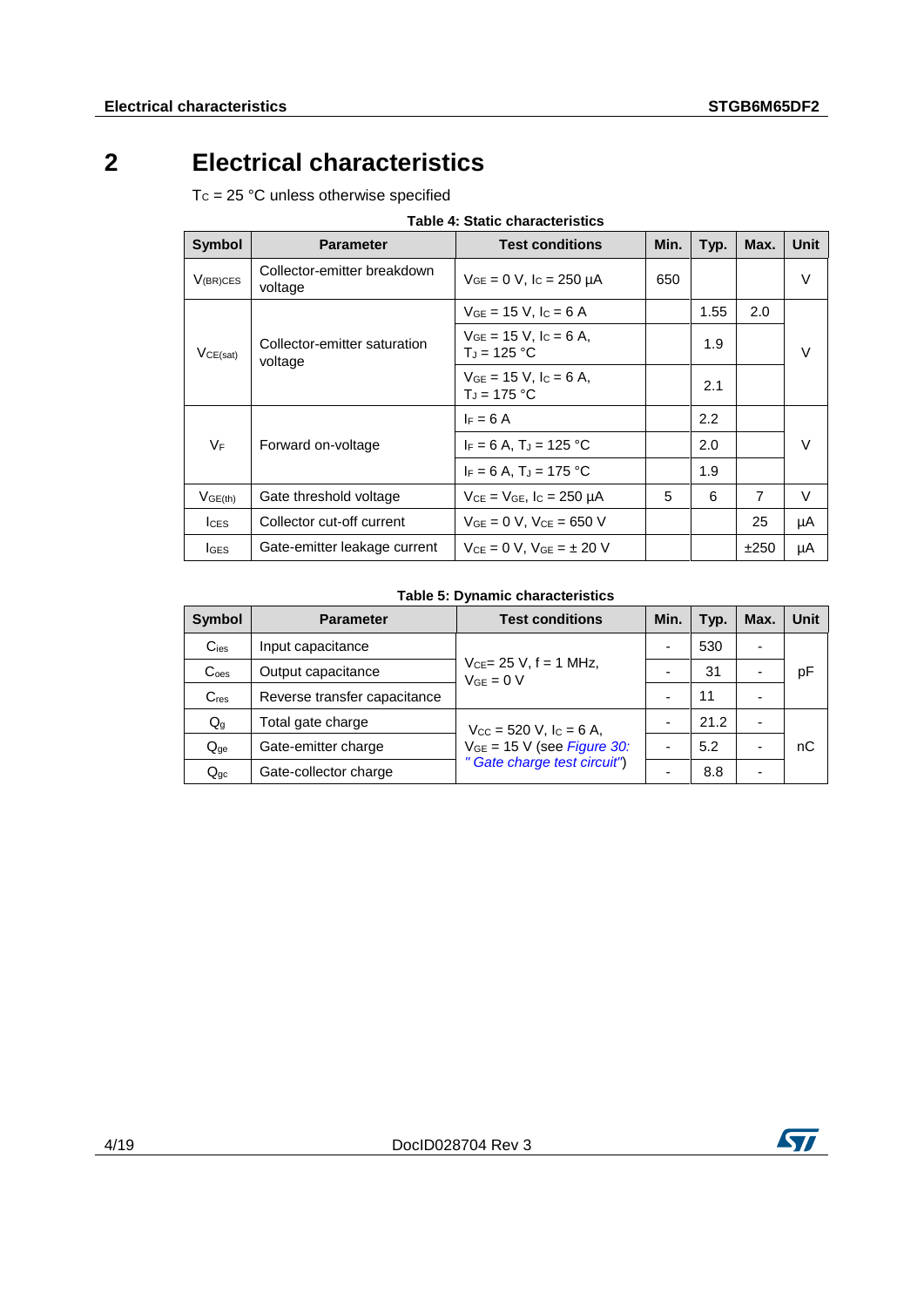# **STGB6M65DF2 Electrical characteristics**

|                         | Table 6: IGBT switching characteristics (inductive load) |                                                                           |                          |                |                              |             |
|-------------------------|----------------------------------------------------------|---------------------------------------------------------------------------|--------------------------|----------------|------------------------------|-------------|
| <b>Symbol</b>           | <b>Parameter</b>                                         | <b>Test conditions</b>                                                    | Min.                     | Typ.           | Max.                         | <b>Unit</b> |
| $t_{d(on)}$             | Turn-on delay time                                       |                                                                           |                          | 15             |                              | ns          |
| tr                      | Current rise time                                        |                                                                           | ٠                        | 5.8            | $\overline{\phantom{a}}$     | ns          |
| (di/dt) <sub>on</sub>   | Turn-on current slope                                    | $V_{CE} = 400$ V, $I_C = 6$ A,                                            |                          | 828            |                              | $A/\mu s$   |
| $t_{d(off)}$            | Turn-off-delay time                                      | $V_{GE} = 15 V$ , R <sub>G</sub> = 22 $\Omega$                            | ٠                        | 90             | $\overline{a}$               | ns          |
| $t_{f}$                 | Current fall time                                        | (see Figure 29: "Test<br>circuit for inductive load                       | ٠                        | 130            | $\overline{\phantom{0}}$     | ns          |
| $E_{on}^{(1)}$          | Turn-on switching energy                                 | switching")                                                               | $\overline{\phantom{m}}$ | 0.036          | $\qquad \qquad \blacksquare$ | mJ          |
| $E_{\text{off}}^{(2)}$  | Turn-off switching energy                                |                                                                           | -                        | 0.200          |                              | mJ          |
| $E$ <sub>ts</sub>       | Total switching energy                                   |                                                                           | ٠                        | 0.236          |                              | mJ          |
| $t_{d(on)}$             | Turn-on delay time                                       |                                                                           |                          | 17             |                              | ns          |
| $t_{r}$                 | Current rise time                                        |                                                                           | ٠                        | $\overline{7}$ | $\qquad \qquad \blacksquare$ | ns          |
| (di/dt) <sub>on</sub>   | Turn-on current slope                                    | $V_{CE} = 400$ V, $I_C = 6$ A,                                            |                          | 685            |                              | $A/\mu s$   |
| $t_{d(off)}$            | Turn-off-delay time                                      | $V_{GE} = 15 V$ , R <sub>G</sub> = 22 $\Omega$                            |                          | 86             |                              | ns          |
| t                       | Current fall time                                        | $T_J = 175$ °C (see Figure<br>29: "Test circuit for                       |                          | 205            |                              | ns          |
| $E_{on}$ <sup>(1)</sup> | Turn-on switching energy                                 | <i>inductive load switching")</i>                                         | ÷,                       | 0.064          | $\overline{a}$               | mJ          |
| $E_{off}(2)$            | Turn-off switching energy                                |                                                                           | ä,                       | 0.290          |                              | mJ          |
| $E_{ts}$                | Total switching energy                                   |                                                                           | ٠                        | 0.354          | $\overline{a}$               | mJ          |
|                         | Short-circuit withstand time                             | $V_{CC} \le 400$ V, $V_{GE} = 15$ V,<br>$T_{Jstart} = 150 °C$             | 6                        |                |                              | μs          |
| $t_{\rm sc}$            |                                                          | $V_{\text{CC}}$ ≤ 400 V, $V_{\text{GE}}$ = 13 V,<br>$T_{Jstart} = 150 °C$ | 10                       |                |                              | μs          |

## **Notes:**

<span id="page-4-0"></span> $(1)$ Turn-on switching energy includes reverse recovery of the diode.

<span id="page-4-2"></span><span id="page-4-1"></span> $(2)$ Turn-off switching energy also includes the tail of the collector current.

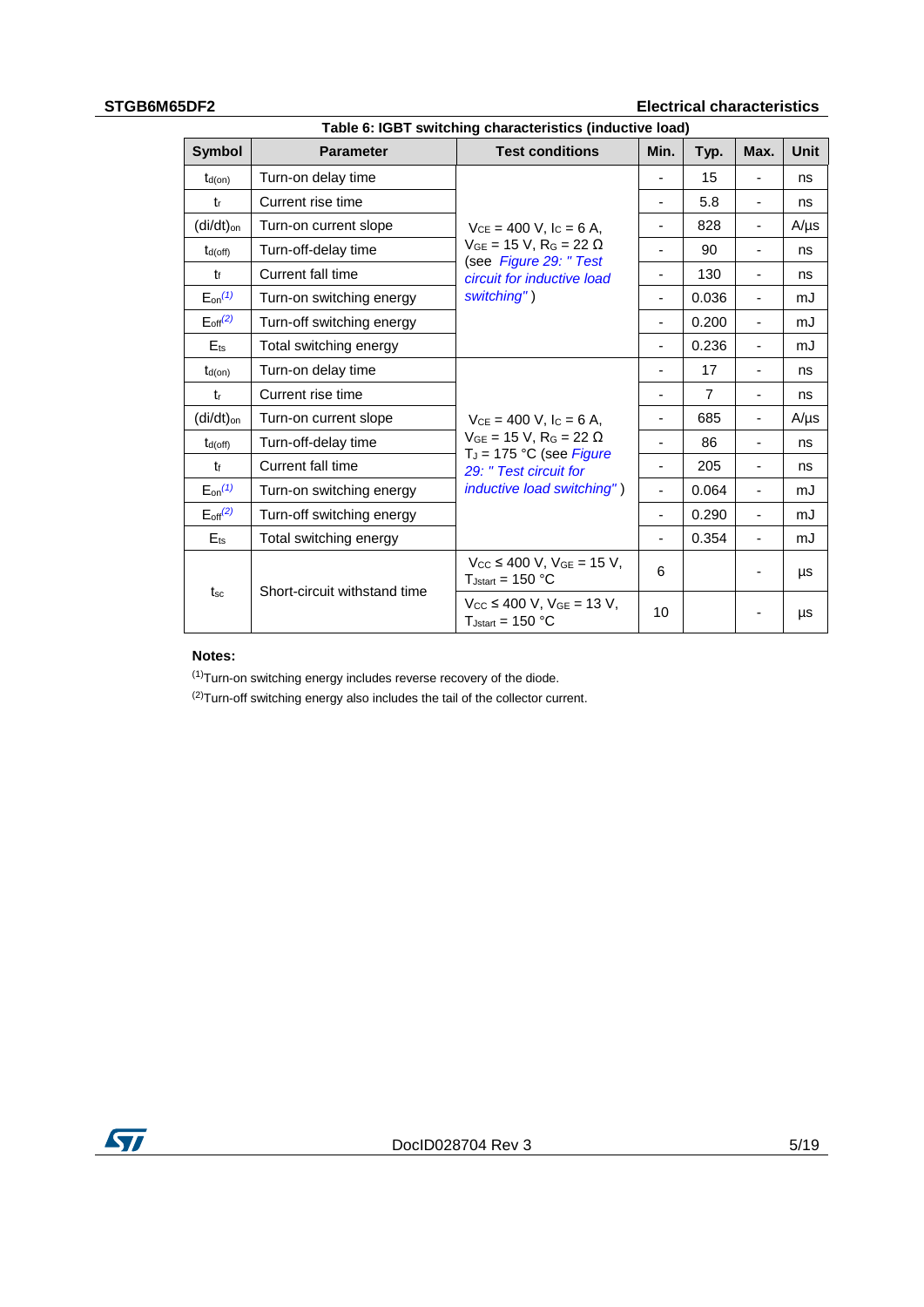## **Electrical characteristics STGB6M65DF2**

| Table 7: Diode switching characteristics (inductive load) |                                                               |                                                                                                                         |      |      |      |           |
|-----------------------------------------------------------|---------------------------------------------------------------|-------------------------------------------------------------------------------------------------------------------------|------|------|------|-----------|
| <b>Symbol</b>                                             | <b>Parameter</b>                                              | <b>Test conditions</b>                                                                                                  | Min. | Typ. | Max. | Unit      |
| $t_{rr}$                                                  | Reverse recovery<br>time                                      |                                                                                                                         |      | 140  |      | ns        |
| $Q_{rr}$                                                  | Reverse recovery<br>charge                                    | $I_F = 6$ A, $V_R = 400$ V, $V_{GE} = 15$ V<br>(see Figure 29: " Test circuit for<br><i>inductive load switching"</i> ) |      | 210  |      | nC        |
| $I$ <sub>rm</sub>                                         | Reverse recovery<br>current                                   |                                                                                                                         |      | 6.6  |      | A         |
| dl <sub>rr</sub> /dt                                      | Peak rate of fall of<br>reverse recovery<br>current during tb | $di/dt = 1000$ A/ $\mu$ s                                                                                               |      | 430  |      | $A/\mu s$ |
| $E_{rr}$                                                  | Reverse recovery<br>energy                                    |                                                                                                                         |      | 16   |      | μJ        |
| $t_{rr}$                                                  | Reverse recovery<br>time                                      |                                                                                                                         |      | 200  |      | ns        |
| $Q_{rr}$                                                  | Reverse recovery<br>charge                                    | $I_F = 6$ A, $V_R = 400$ V, $V_{GE} = 15$ V<br>$T_J = 175$ °C (see Figure 29: "Test                                     |      | 473  |      | nC        |
| $I_{\text{rrm}}$                                          | Reverse recovery<br>current                                   |                                                                                                                         |      | 9.6  |      | A         |
| dl <sub>rr</sub> /dt                                      | Peak rate of fall of<br>reverse recovery<br>current during tb | circuit for inductive load switching")<br>$di/dt = 1000$ A/ $\mu$ s                                                     |      | 428  |      | $A/\mu s$ |
| $E_{rr}$                                                  | Reverse recovery<br>energy                                    |                                                                                                                         |      | 32   |      | μJ        |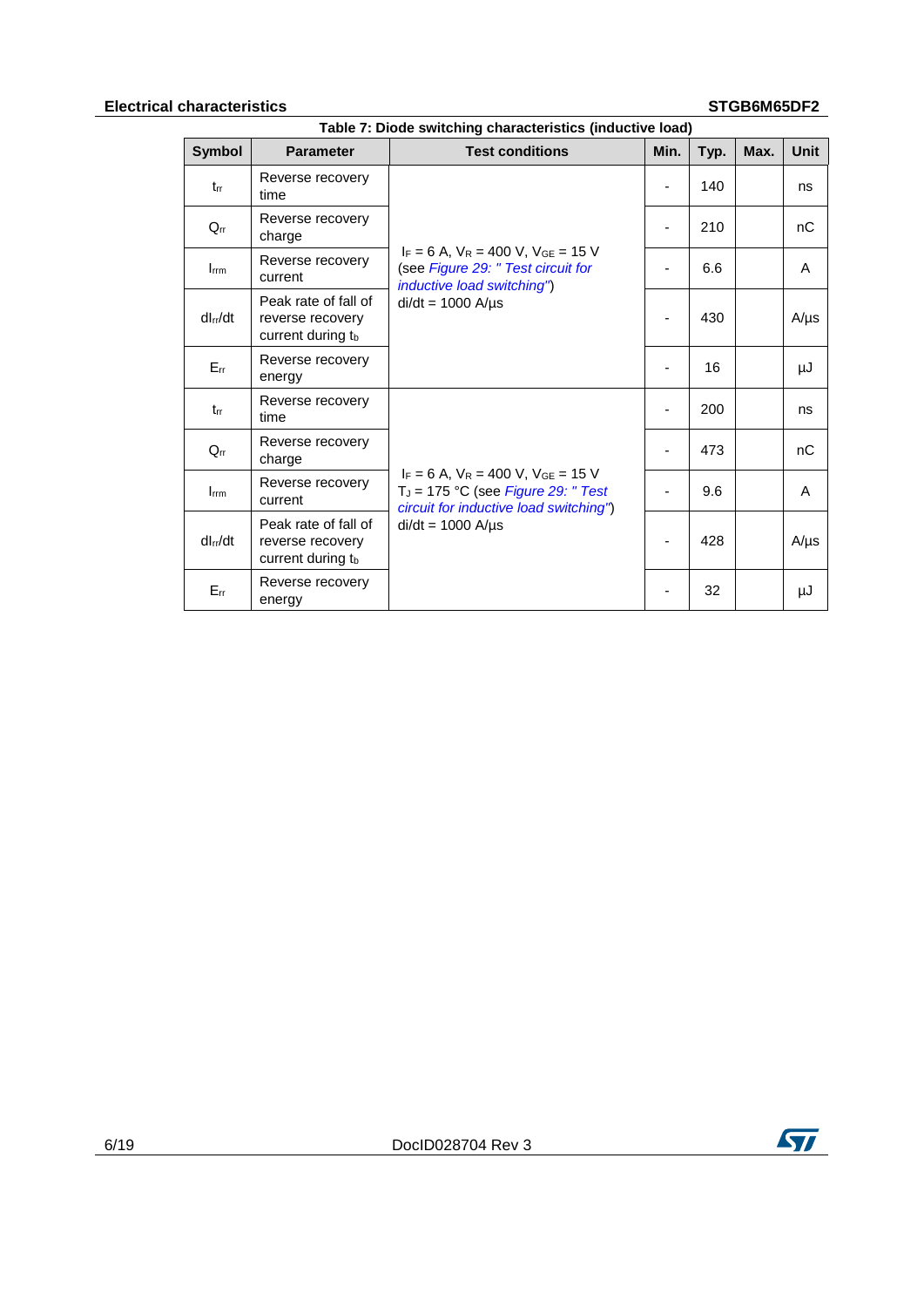<span id="page-6-0"></span>





**ST** 

DocID028704 Rev 3 7/19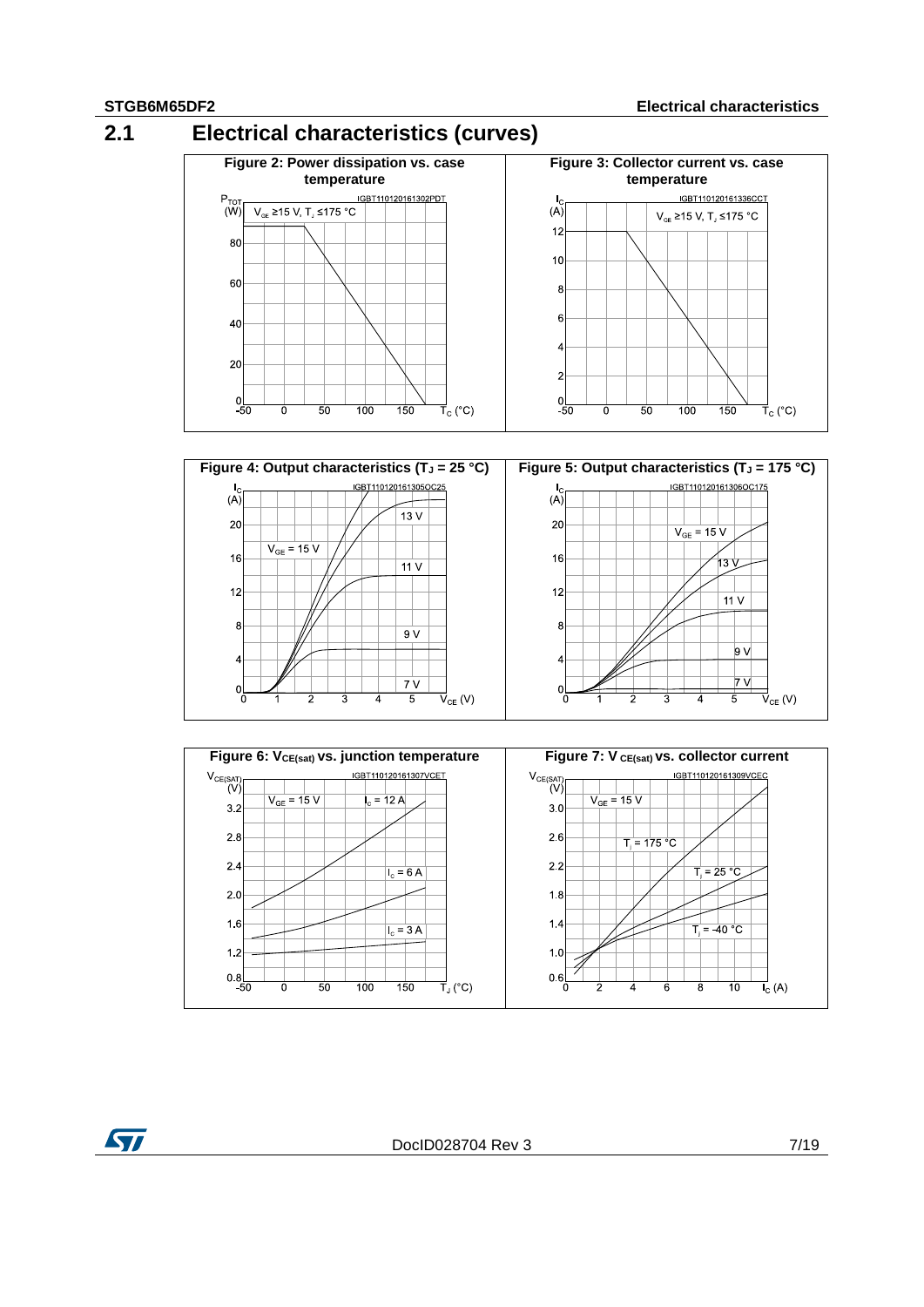### **Electrical characteristics STGB6M65DF2**

 $\overline{0}$ 

ਕ g 10  $\overline{11}$ 

<span id="page-7-0"></span>

<span id="page-7-1"></span>

 $\overrightarrow{\mathsf{V}}_{\mathsf{GE}}\left( \mathsf{V}\right)$ 

 $\overline{12}$ 

 $0.2$ 

a

2

 $\overline{6}$ 

 $\overline{\mathbf{8}}$ 

8/19 DocID028704 Rev 3



 $\overrightarrow{I}_{F}$  (A)

 $\overline{10}$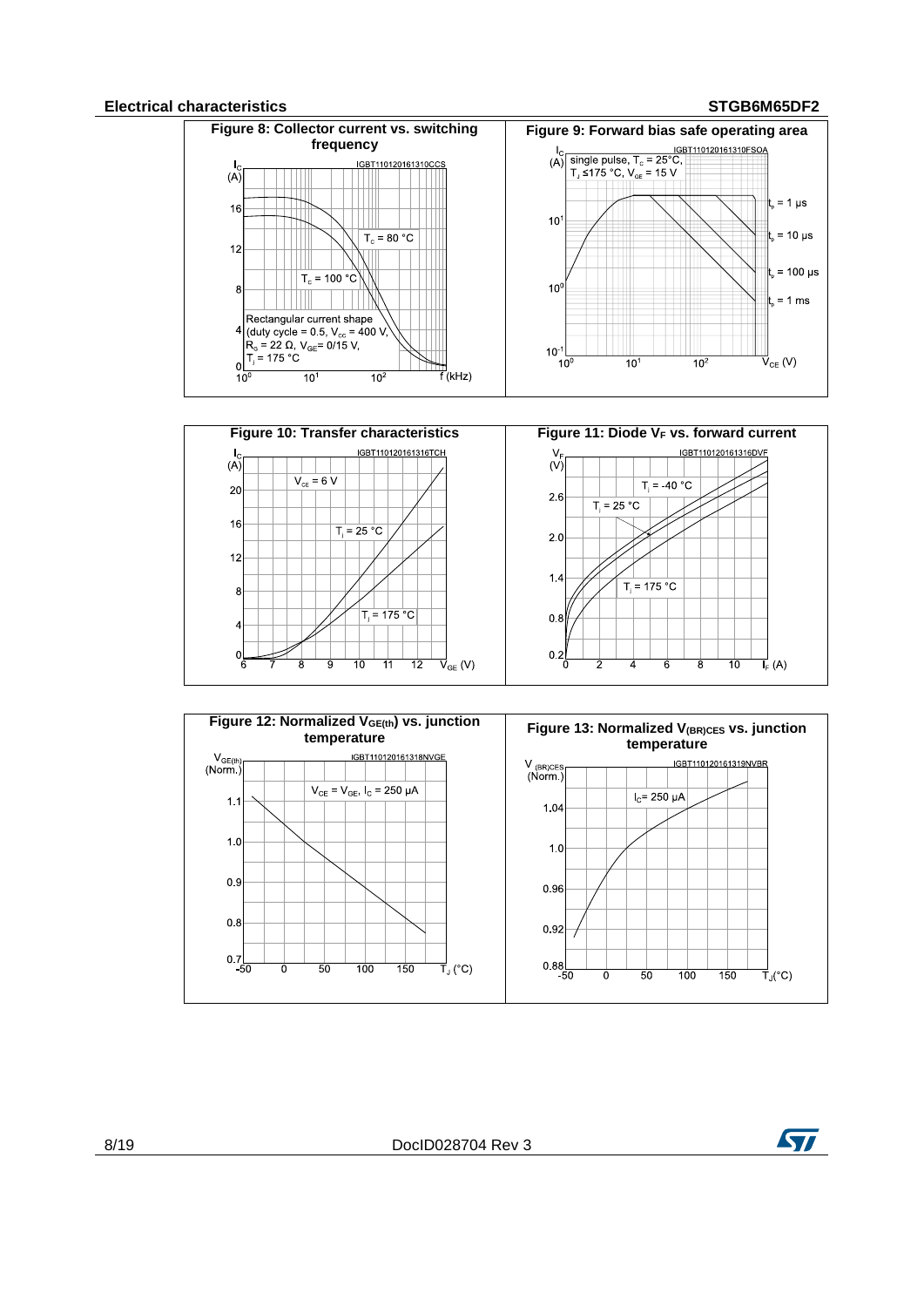$0<sub>1</sub>$ 

**ST** 

 $\begin{matrix} 0 \\ 0 \end{matrix}$ 

### **STGB6M65DF2 Electrical characteristics**





 $\overline{10}$ 

 $\overline{8}$ 

ี

 $\overrightarrow{I}_{C}$  (A)

 $0.1$ 

 $\int_{0}^{1}$ 

 $E_{\alpha}$ 

 $\overline{40}$ 

 $\overline{80}$ 

 $\overline{120}$ 

 $\frac{1}{160}$ 

 $\frac{1}{200}$ 

 $\overrightarrow{\mathsf{R}}_{\scriptscriptstyle{\mathsf{G}}}(\Omega)$ 

DocID028704 Rev 3 9/19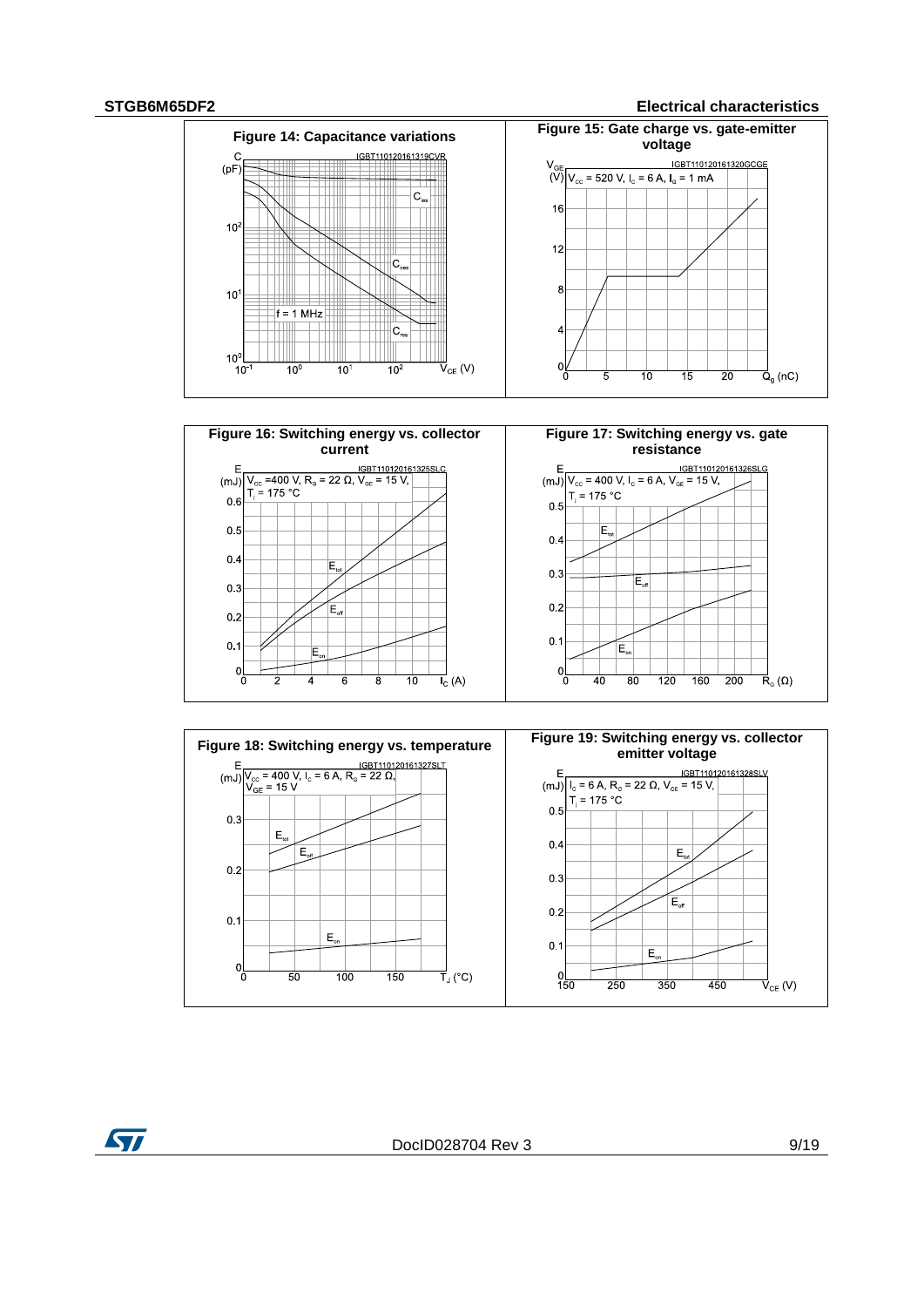### **Electrical characteristics STGB6M65DF2**

<span id="page-9-0"></span>

<span id="page-9-1"></span>

<span id="page-9-2"></span>

10/19 DocID028704 Rev 3

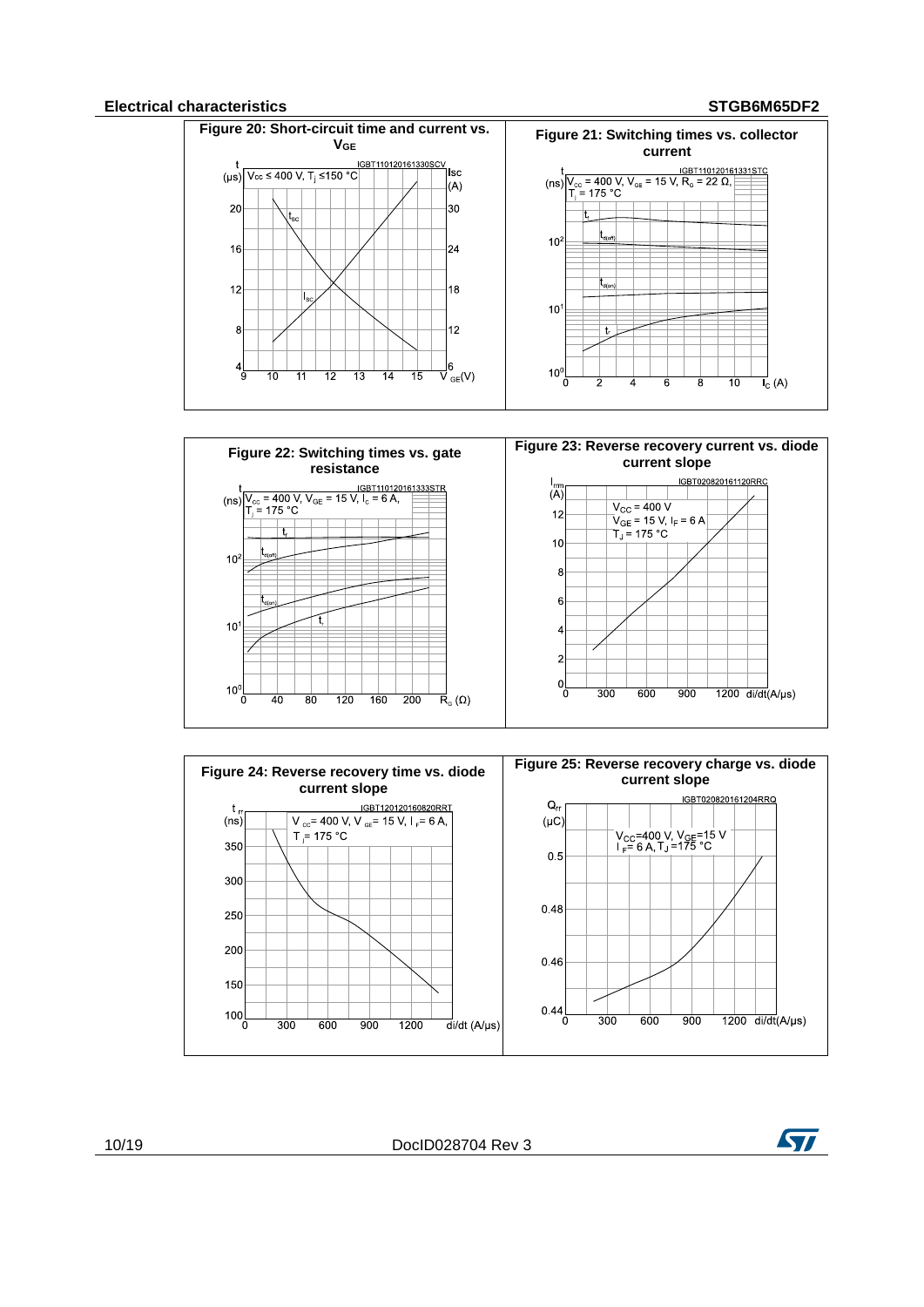ST

## **STGB6M65DF2 Electrical characteristics**

<span id="page-10-0"></span>





DocID028704 Rev 3 11/19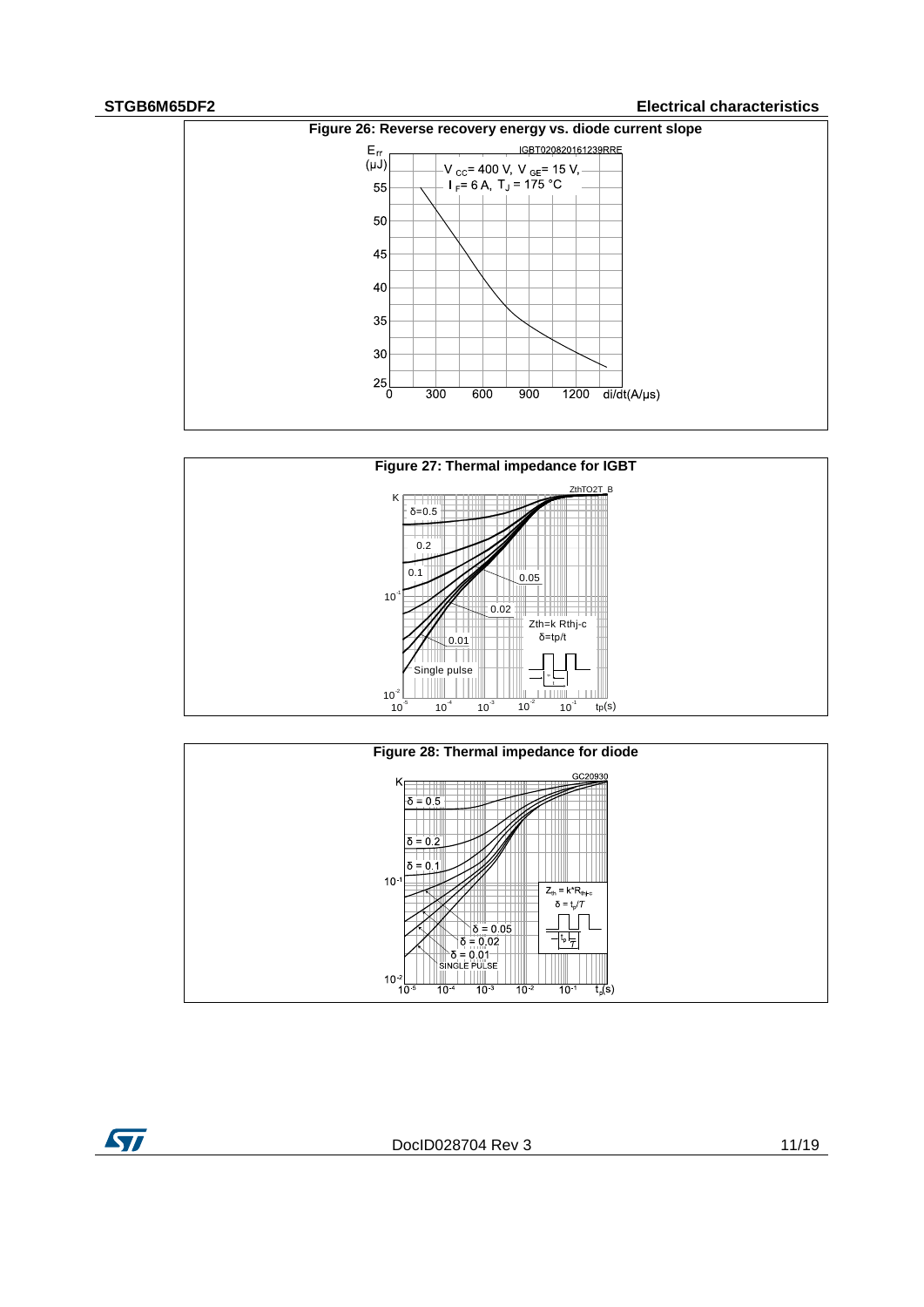# **3 Test circuits**

<span id="page-11-2"></span><span id="page-11-1"></span><span id="page-11-0"></span>



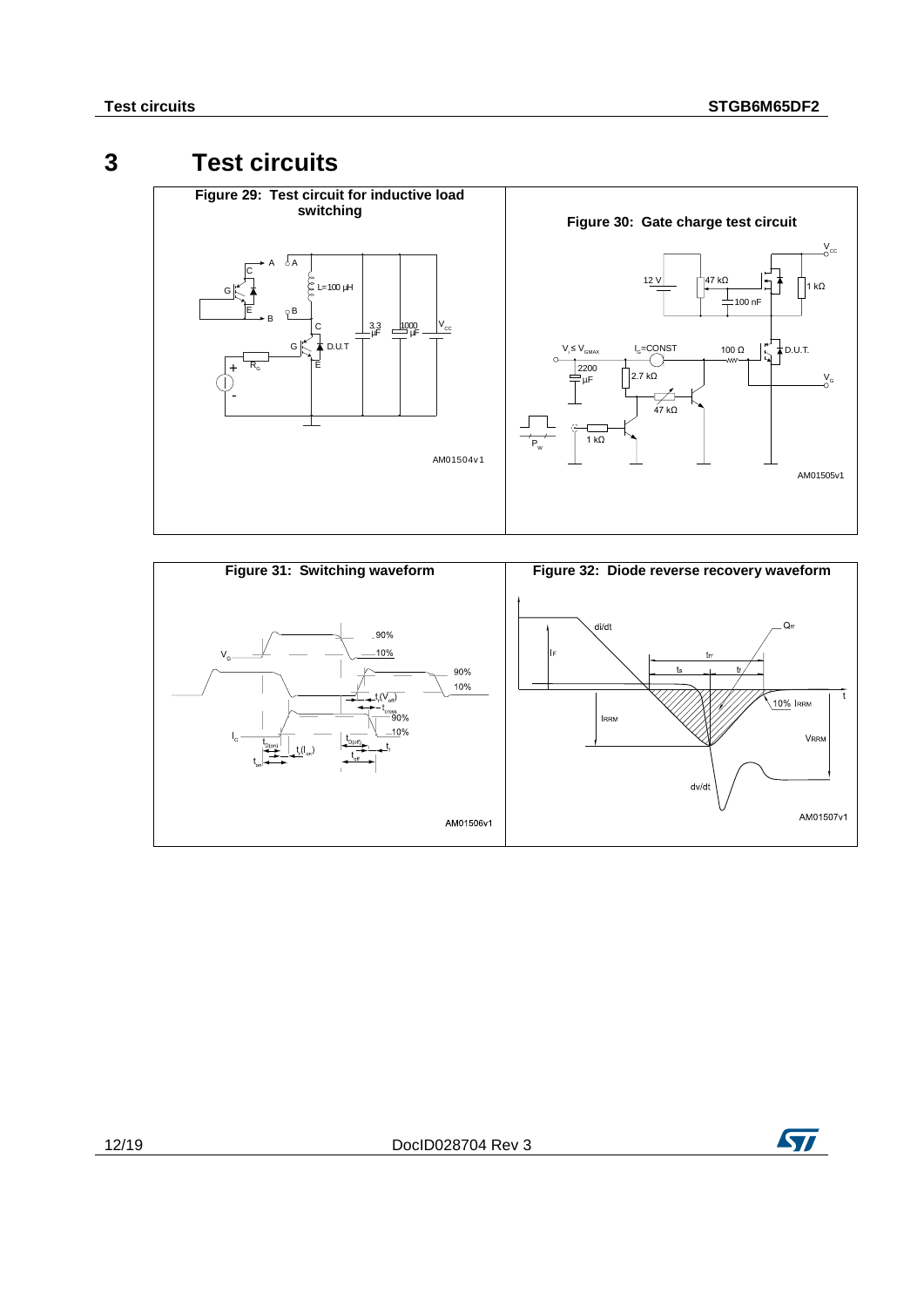**ST** 

# **4 Package information**

<span id="page-12-0"></span>In order to meet environmental requirements, ST offers these devices in different grades of ECOPACK® packages, depending on their level of environmental compliance. ECOPACK® specifications, grade definitions and product status are available at: *www.st.com*. ECOPACK<sup>®</sup> is an ST trademark.

# **4.1 D²PAK (TO-263) type A package information**

<span id="page-12-1"></span>

DocID028704 Rev 3 13/19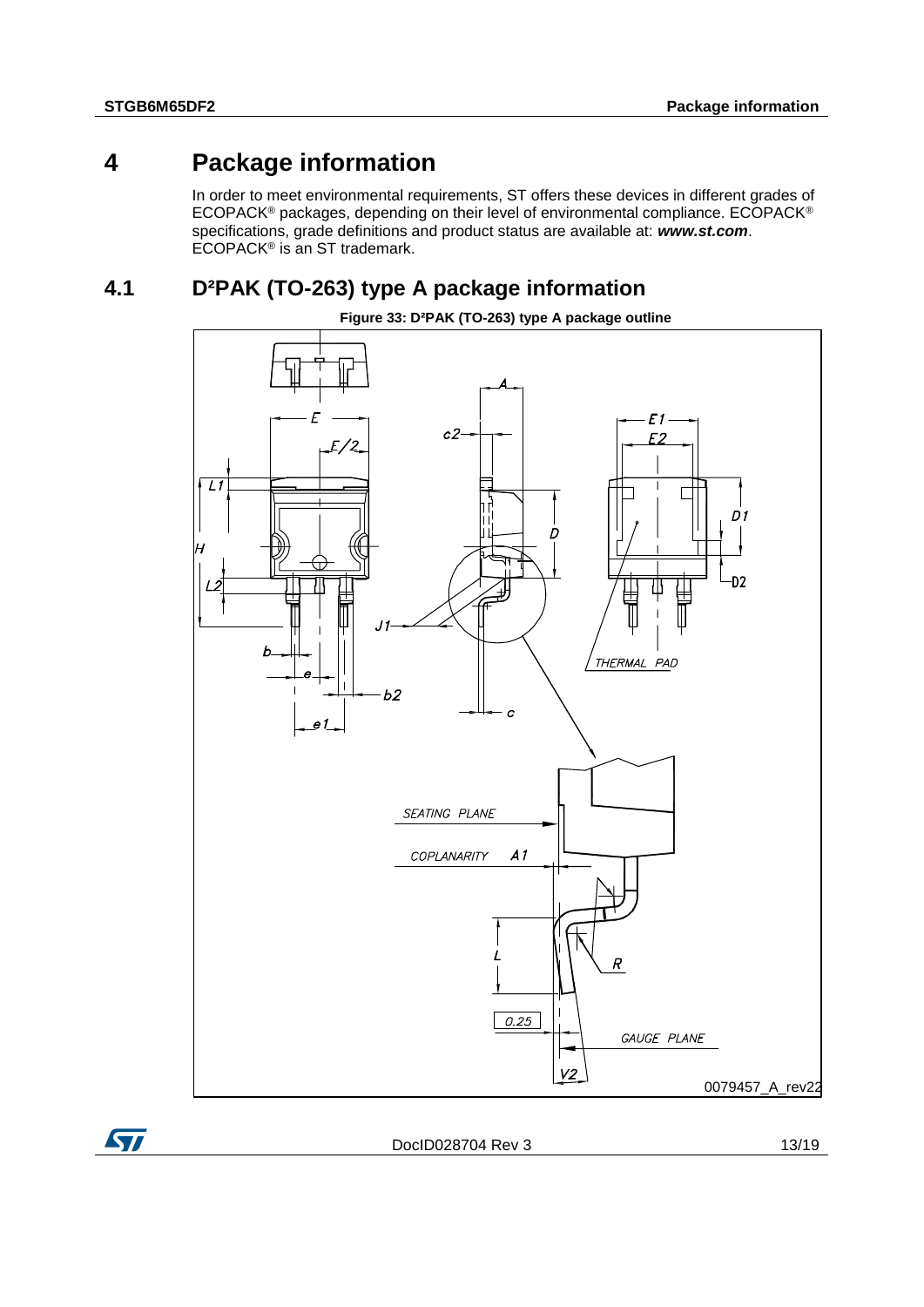## **Package information STGB6M65DF2**

| Table 8: D <sup>2</sup> PAK (TO-263) type A package mechanical data |             |      |             |  |
|---------------------------------------------------------------------|-------------|------|-------------|--|
|                                                                     |             | mm   |             |  |
| Dim.                                                                | Min.        | Typ. | Max.        |  |
| A                                                                   | 4.40        |      | 4.60        |  |
| A1                                                                  | 0.03        |      | 0.23        |  |
| $\sf b$                                                             | 0.70        |      | 0.93        |  |
| b2                                                                  | 1.14        |      | 1.70        |  |
| $\mathbf{C}$                                                        | 0.45        |      | 0.60        |  |
| c2                                                                  | 1.23        |      | 1.36        |  |
| D                                                                   | 8.95        |      | 9.35        |  |
| D <sub>1</sub>                                                      | 7.50        | 7.75 | 8.00        |  |
| D <sub>2</sub>                                                      | 1.10        | 1.30 | 1.50        |  |
| E                                                                   | 10          |      | 10.40       |  |
| E1                                                                  | 8.50        | 8.70 | 8.90        |  |
| E <sub>2</sub>                                                      | 6.85        | 7.05 | 7.25        |  |
| ${\bf e}$                                                           |             | 2.54 |             |  |
| e <sub>1</sub>                                                      | 4.88        |      | 5.28        |  |
| H                                                                   | 15          |      | 15.85       |  |
| J1                                                                  | 2.49        |      | 2.69        |  |
| L                                                                   | 2.29        |      | 2.79        |  |
| L1                                                                  | 1.27        |      | 1.40        |  |
| L2                                                                  | 1.30        |      | 1.75        |  |
| $\mathsf{R}$                                                        |             | 0.4  |             |  |
| V <sub>2</sub>                                                      | $0^{\circ}$ |      | $8^{\circ}$ |  |

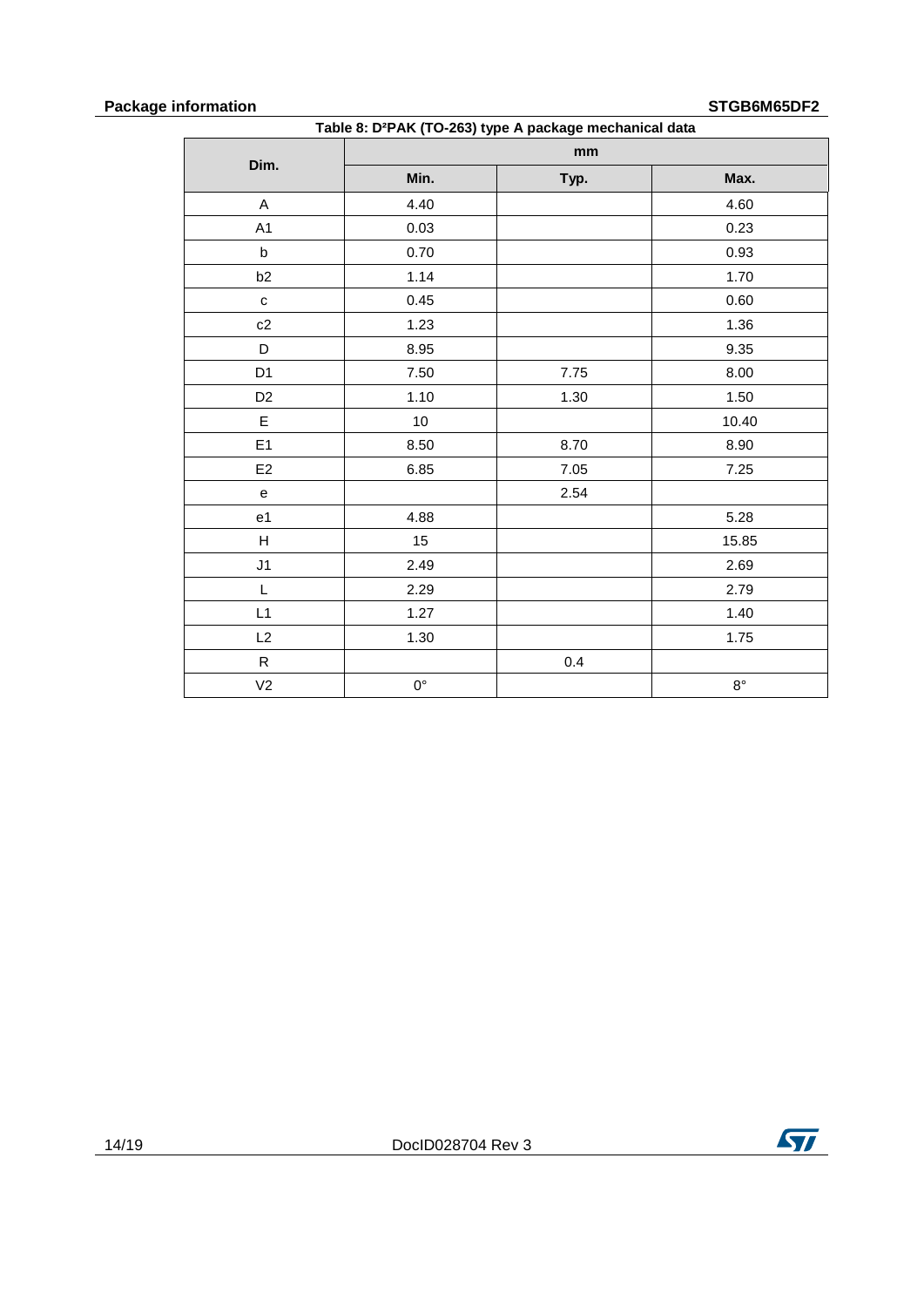**STGB6M65DF2 Package information** 





DocID028704 Rev 3 15/19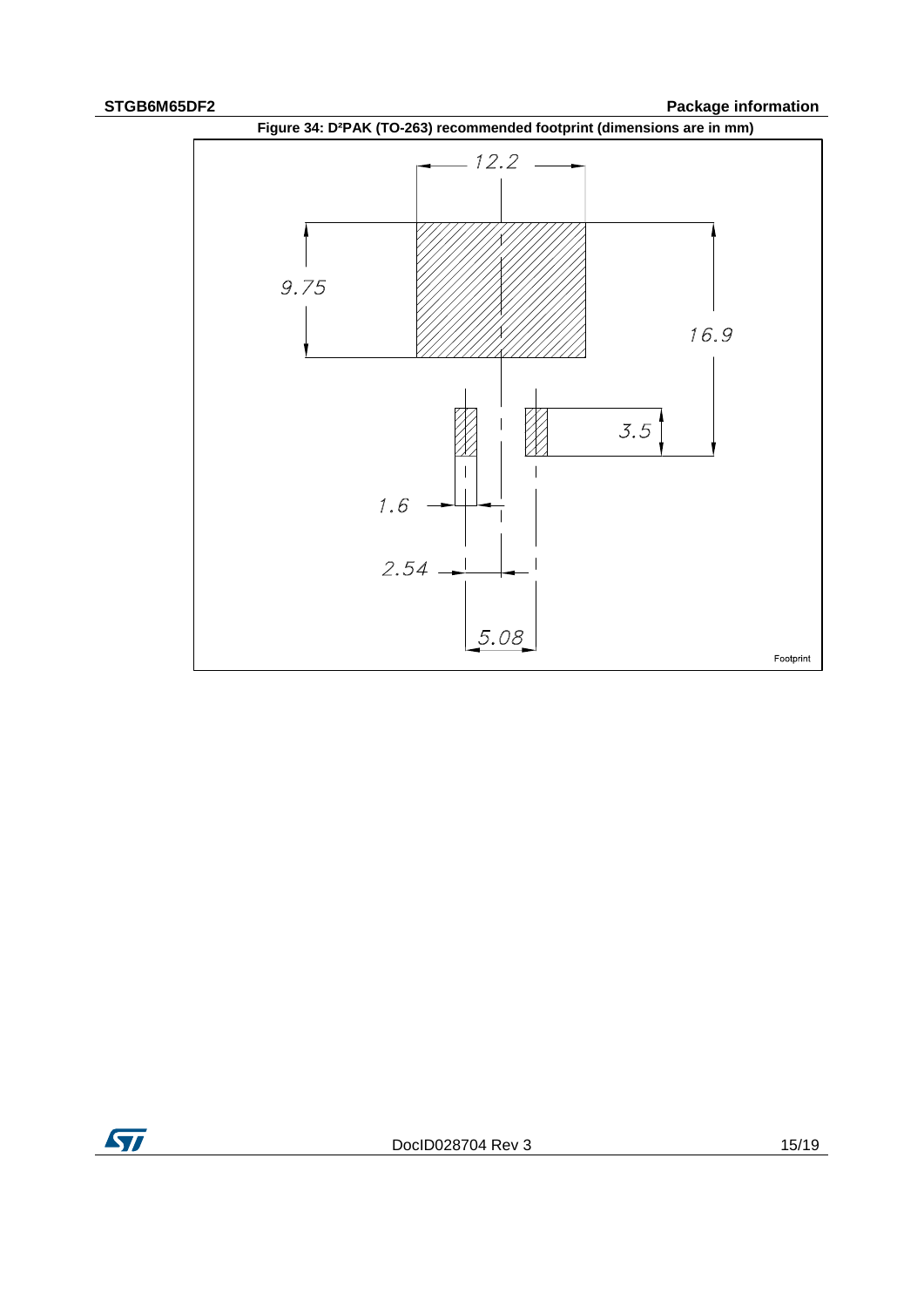# **4.2 D²PAK packing information**

<span id="page-15-0"></span>

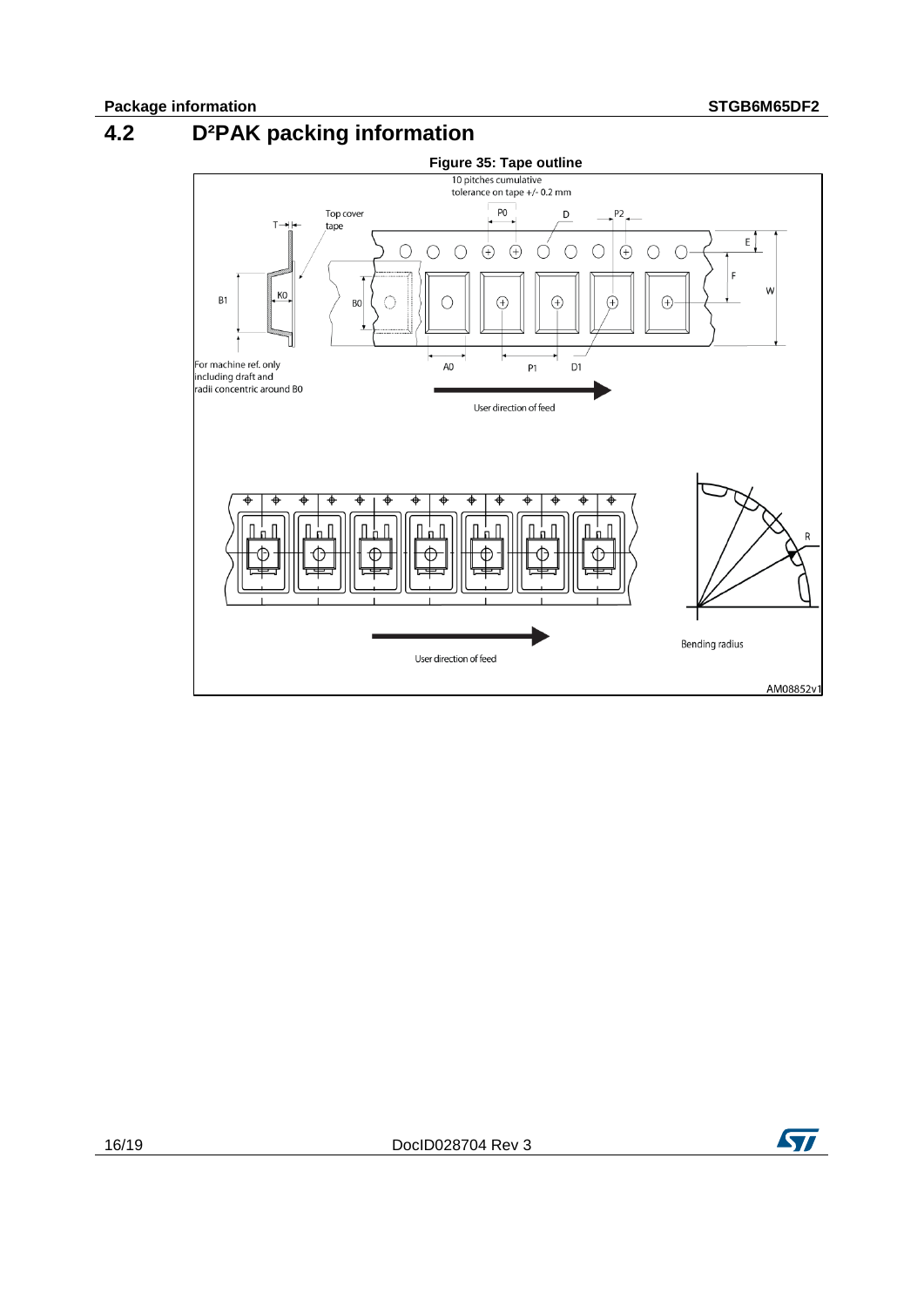

| Table 9: D-PAN tape and reel mechanical data |             |      |                      |      |      |  |
|----------------------------------------------|-------------|------|----------------------|------|------|--|
|                                              | <b>Tape</b> |      |                      | Reel |      |  |
|                                              | mm          |      |                      | mm   |      |  |
| Dim.                                         | Min.        | Max. | Dim.                 | Min. | Max. |  |
| A <sub>0</sub>                               | 10.5        | 10.7 | A                    |      | 330  |  |
| B <sub>0</sub>                               | 15.7        | 15.9 | B                    | 1.5  |      |  |
| D                                            | 1.5         | 1.6  | C                    | 12.8 | 13.2 |  |
| D <sub>1</sub>                               | 1.59        | 1.61 | D                    | 20.2 |      |  |
| E                                            | 1.65        | 1.85 | G                    | 24.4 | 26.4 |  |
| $\mathsf F$                                  | 11.4        | 11.6 | N                    | 100  |      |  |
| K <sub>0</sub>                               | 4.8         | 5.0  | T                    |      | 30.4 |  |
| P <sub>0</sub>                               | 3.9         | 4.1  |                      |      |      |  |
| P <sub>1</sub>                               | 11.9        | 12.1 | Base quantity        |      | 1000 |  |
| P <sub>2</sub>                               | 1.9         | 2.1  | <b>Bulk quantity</b> |      | 1000 |  |
| $\mathsf{R}$                                 | 50          |      |                      |      |      |  |
| $\mathsf T$                                  | 0.25        | 0.35 |                      |      |      |  |
| W                                            | 23.7        | 24.3 |                      |      |      |  |

**Table 9: D²PAK tape and reel mechanical data** 

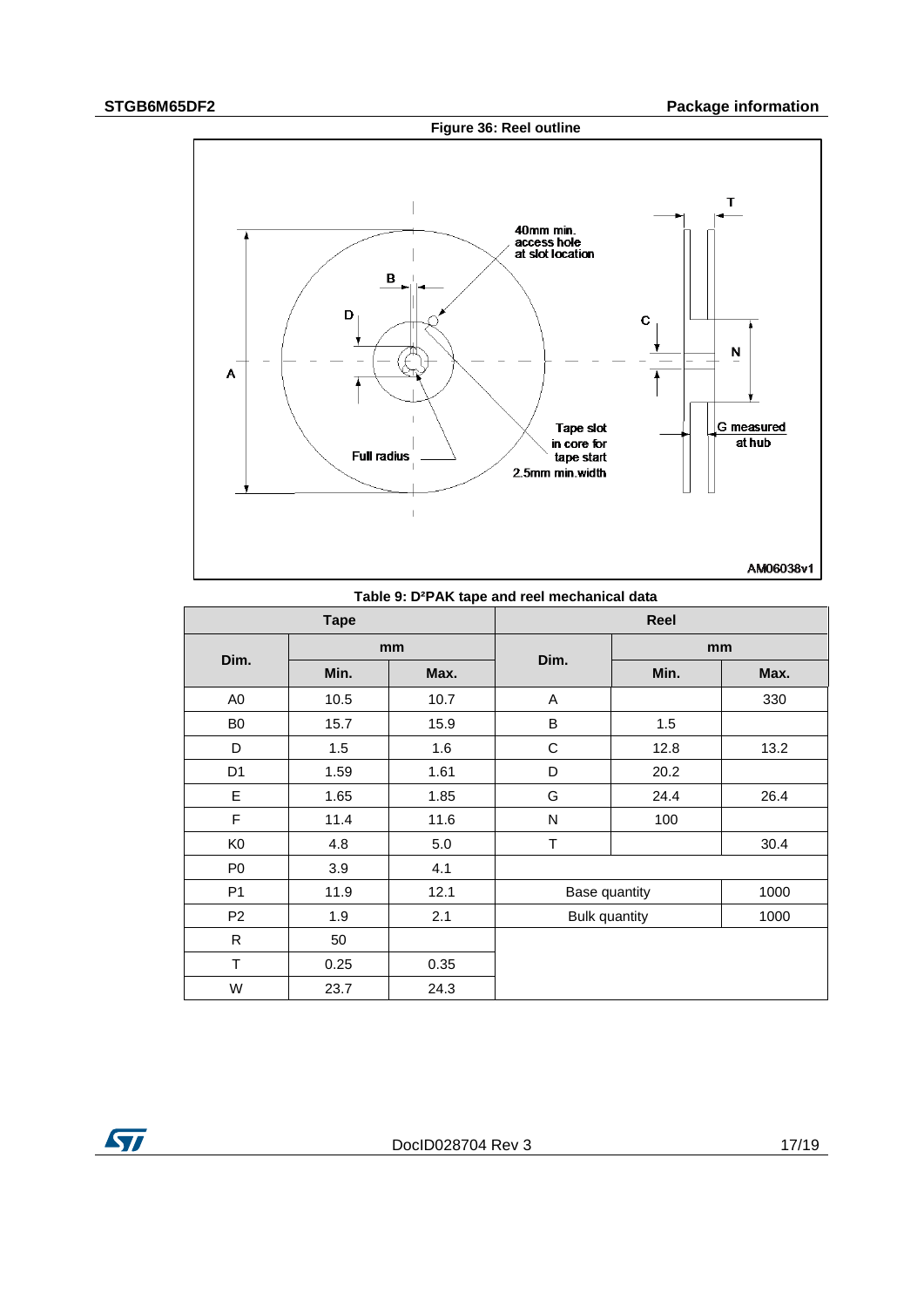# **5 Revision history**

| Table 10: Document revision history |
|-------------------------------------|
|-------------------------------------|

<span id="page-17-0"></span>

| <b>Date</b> | <b>Revision</b> | <b>Changes</b>                                                                                                                                                                                                                                                                                                                                                                                                                                                                                                                                                                                                 |
|-------------|-----------------|----------------------------------------------------------------------------------------------------------------------------------------------------------------------------------------------------------------------------------------------------------------------------------------------------------------------------------------------------------------------------------------------------------------------------------------------------------------------------------------------------------------------------------------------------------------------------------------------------------------|
| 30-Nov-2015 |                 | First release.                                                                                                                                                                                                                                                                                                                                                                                                                                                                                                                                                                                                 |
| 13-Jan-2016 | $\mathcal{P}$   | Modified: Table 4: "Static characteristics", Table 5: "Dynamic<br>characteristics", Table 6: "IGBT switching characteristics (inductive<br>load)", and Table 7: "Diode switching characteristics (inductive load)"<br>Added: Section 2.1: "Electrical characteristics (curves)"<br>Minor text changes.                                                                                                                                                                                                                                                                                                         |
| 02-Aug-2016 | 3               | Updated Table 2: "Absolute maximum ratings", Table 4: "Static<br>characteristics", Table 6: "IGBT switching characteristics (inductive<br>load)", Table 7: "Diode switching characteristics (inductive load)".<br>Updated Figure 9: "Forward bias safe operating area", Figure 12:<br>"Normalized VGE(th) vs. junction temperature", Figure 20: "Short-<br>circuit time and current vs. VGE", Figure 23: "Reverse recovery<br>current vs. diode current slope"<br>Changed Figure 25: "Reverse recovery charge vs. diode current<br>slope" and Figure 26: "Reverse recovery energy vs. diode current<br>slope". |